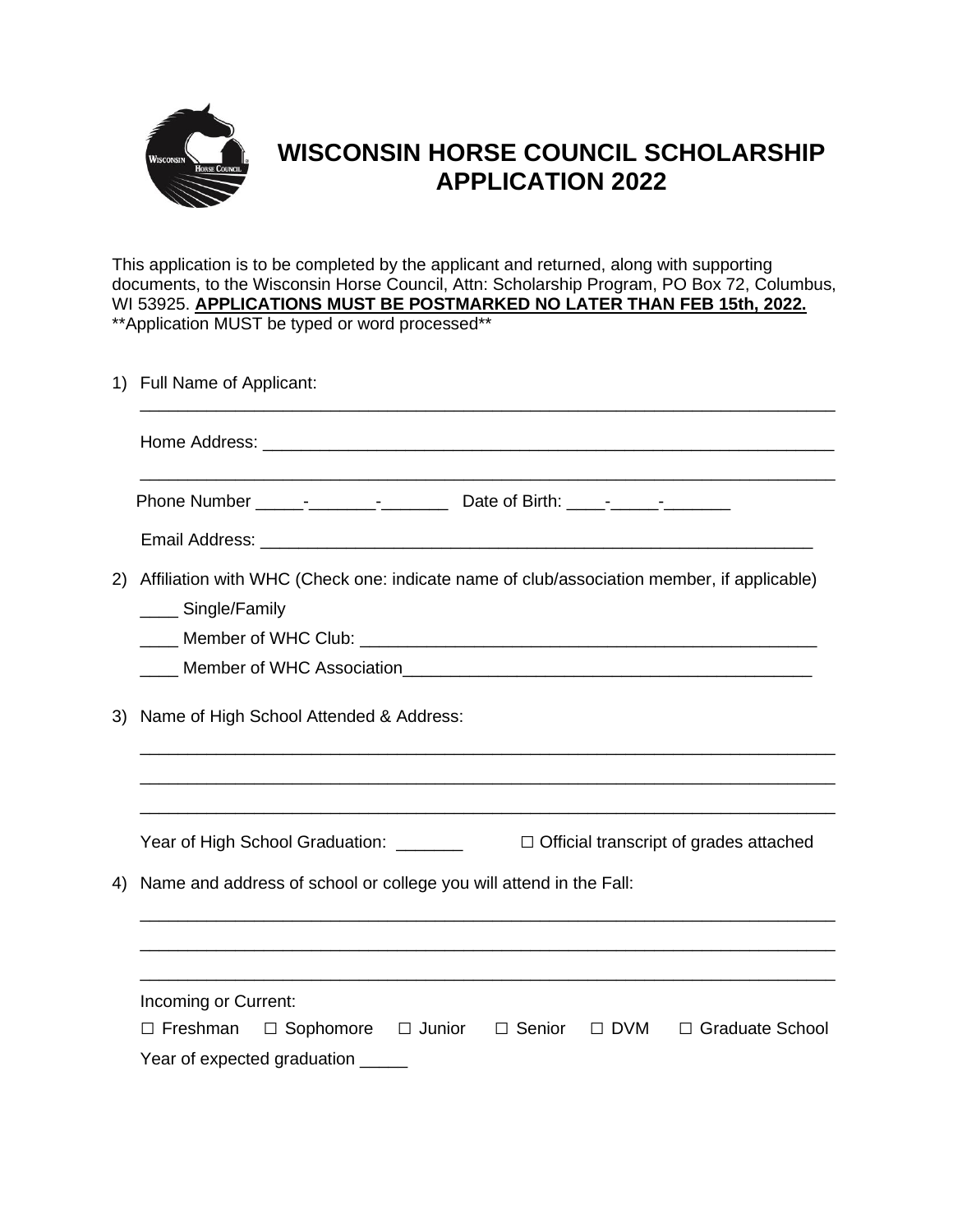| Equine Field(s) in which you plan to major/are majoring: |  |  |  |  |
|----------------------------------------------------------|--|--|--|--|
|----------------------------------------------------------|--|--|--|--|

If you missed more than FIVE days of school in any one year, please indicate your reason. \_\_\_\_\_\_\_\_\_\_\_\_\_\_\_\_\_\_\_\_\_\_\_\_\_\_\_\_\_\_\_\_\_\_\_\_\_\_\_\_\_\_\_\_\_\_\_\_\_\_\_\_\_\_\_\_\_\_\_\_\_\_\_\_\_\_\_\_\_\_\_\_\_

\_\_\_\_\_\_\_\_\_\_\_\_\_\_\_\_\_\_\_\_\_\_\_\_\_\_\_\_\_\_\_\_\_\_\_\_\_\_\_\_\_\_\_\_\_\_\_\_\_\_\_\_\_\_\_\_\_\_\_\_\_\_\_\_\_\_\_\_\_\_\_\_\_

\_\_\_\_\_\_\_\_\_\_\_\_\_\_\_\_\_\_\_\_\_\_\_\_\_\_\_\_\_\_\_\_\_\_\_\_\_\_\_\_\_\_\_\_\_\_\_\_\_\_\_\_\_\_\_\_\_\_\_\_\_\_\_\_\_\_\_\_\_\_\_\_\_ \_\_\_\_\_\_\_\_\_\_\_\_\_\_\_\_\_\_\_\_\_\_\_\_\_\_\_\_\_\_\_\_\_\_\_\_\_\_\_\_\_\_\_\_\_\_\_\_\_\_\_\_\_\_\_\_\_\_\_\_\_\_\_\_\_\_\_\_\_\_\_\_\_

5) List any other schools or colleges you have attended between high school and the school you will attend this fall. □ Official transcript of grades attached for each

| Name of Institution | Dates of<br>Attendance | <b>Credit Hours</b><br>Earned | Scholastic<br>Average |  |
|---------------------|------------------------|-------------------------------|-----------------------|--|
|---------------------|------------------------|-------------------------------|-----------------------|--|

\_\_\_\_\_\_\_\_\_\_\_\_\_\_\_\_\_\_\_\_\_\_\_\_\_\_\_\_\_\_\_\_\_\_\_\_\_\_\_\_\_\_\_\_\_\_\_\_\_\_\_\_\_\_\_\_\_\_\_\_\_\_\_\_\_\_\_\_\_\_\_\_\_ \_\_\_\_\_\_\_\_\_\_\_\_\_\_\_\_\_\_\_\_\_\_\_\_\_\_\_\_\_\_\_\_\_\_\_\_\_\_\_\_\_\_\_\_\_\_\_\_\_\_\_\_\_\_\_\_\_\_\_\_\_\_\_\_\_\_\_\_\_\_\_\_\_

- 6) List estimated costs for fall 2020 and spring 2021: Fall tuition costs: \_\_\_\_\_\_\_\_\_\_\_\_\_\_\_\_\_\_\_\_\_\_ Spring tuition costs: \_\_\_\_\_\_\_\_\_\_\_\_\_\_\_\_\_\_\_\_ Fall textbook costs: \_\_\_\_\_\_\_\_\_\_\_\_\_\_\_\_\_\_\_\_ Spring textbook costs: \_\_\_\_\_\_\_\_\_\_\_\_\_\_\_\_\_\_
- 7) List any college scholarships you have previously received by year, name and value. Include scholarships you are applying for or are a candidate for:
- 8) What are your plans to help finance your education (parents, loans, work, savings, etc.)?

\_\_\_\_\_\_\_\_\_\_\_\_\_\_\_\_\_\_\_\_\_\_\_\_\_\_\_\_\_\_\_\_\_\_\_\_\_\_\_\_\_\_\_\_\_\_\_\_\_\_\_\_\_\_\_\_\_\_\_\_\_\_\_\_\_\_\_\_\_\_\_\_\_ \_\_\_\_\_\_\_\_\_\_\_\_\_\_\_\_\_\_\_\_\_\_\_\_\_\_\_\_\_\_\_\_\_\_\_\_\_\_\_\_\_\_\_\_\_\_\_\_\_\_\_\_\_\_\_\_\_\_\_\_\_\_\_\_\_\_\_\_\_\_\_\_\_ \_\_\_\_\_\_\_\_\_\_\_\_\_\_\_\_\_\_\_\_\_\_\_\_\_\_\_\_\_\_\_\_\_\_\_\_\_\_\_\_\_\_\_\_\_\_\_\_\_\_\_\_\_\_\_\_\_\_\_\_\_\_\_\_\_\_\_\_\_\_\_\_\_

\_\_\_\_\_\_\_\_\_\_\_\_\_\_\_\_\_\_\_\_\_\_\_\_\_\_\_\_\_\_\_\_\_\_\_\_\_\_\_\_\_\_\_\_\_\_\_\_\_\_\_\_\_\_\_\_\_\_\_\_\_\_\_\_\_\_\_\_\_\_\_\_\_ \_\_\_\_\_\_\_\_\_\_\_\_\_\_\_\_\_\_\_\_\_\_\_\_\_\_\_\_\_\_\_\_\_\_\_\_\_\_\_\_\_\_\_\_\_\_\_\_\_\_\_\_\_\_\_\_\_\_\_\_\_\_\_\_\_\_\_\_\_\_\_\_\_ \_\_\_\_\_\_\_\_\_\_\_\_\_\_\_\_\_\_\_\_\_\_\_\_\_\_\_\_\_\_\_\_\_\_\_\_\_\_\_\_\_\_\_\_\_\_\_\_\_\_\_\_\_\_\_\_\_\_\_\_\_\_\_\_\_\_\_\_\_\_\_\_\_

\_\_\_\_\_\_\_\_\_\_\_\_\_\_\_\_\_\_\_\_\_\_\_\_\_\_\_\_\_\_\_\_\_\_\_\_\_\_\_\_\_\_\_\_\_\_\_\_\_\_\_\_\_\_\_\_\_\_\_\_\_\_\_\_\_\_\_\_\_\_\_\_\_ \_\_\_\_\_\_\_\_\_\_\_\_\_\_\_\_\_\_\_\_\_\_\_\_\_\_\_\_\_\_\_\_\_\_\_\_\_\_\_\_\_\_\_\_\_\_\_\_\_\_\_\_\_\_\_\_\_\_\_\_\_\_\_\_\_\_\_\_\_\_\_\_\_ \_\_\_\_\_\_\_\_\_\_\_\_\_\_\_\_\_\_\_\_\_\_\_\_\_\_\_\_\_\_\_\_\_\_\_\_\_\_\_\_\_\_\_\_\_\_\_\_\_\_\_\_\_\_\_\_\_\_\_\_\_\_\_\_\_\_\_\_\_\_\_\_\_

\_\_\_\_\_\_\_\_\_\_\_\_\_\_\_\_\_\_\_\_\_\_\_\_\_\_\_\_\_\_\_\_\_\_\_\_\_\_\_\_\_\_\_\_\_\_\_\_\_\_\_\_\_\_\_\_\_\_\_\_\_\_\_\_\_\_\_\_\_\_\_\_\_

9) Explain your need for financial assistance.

10) Name of parents or guardian: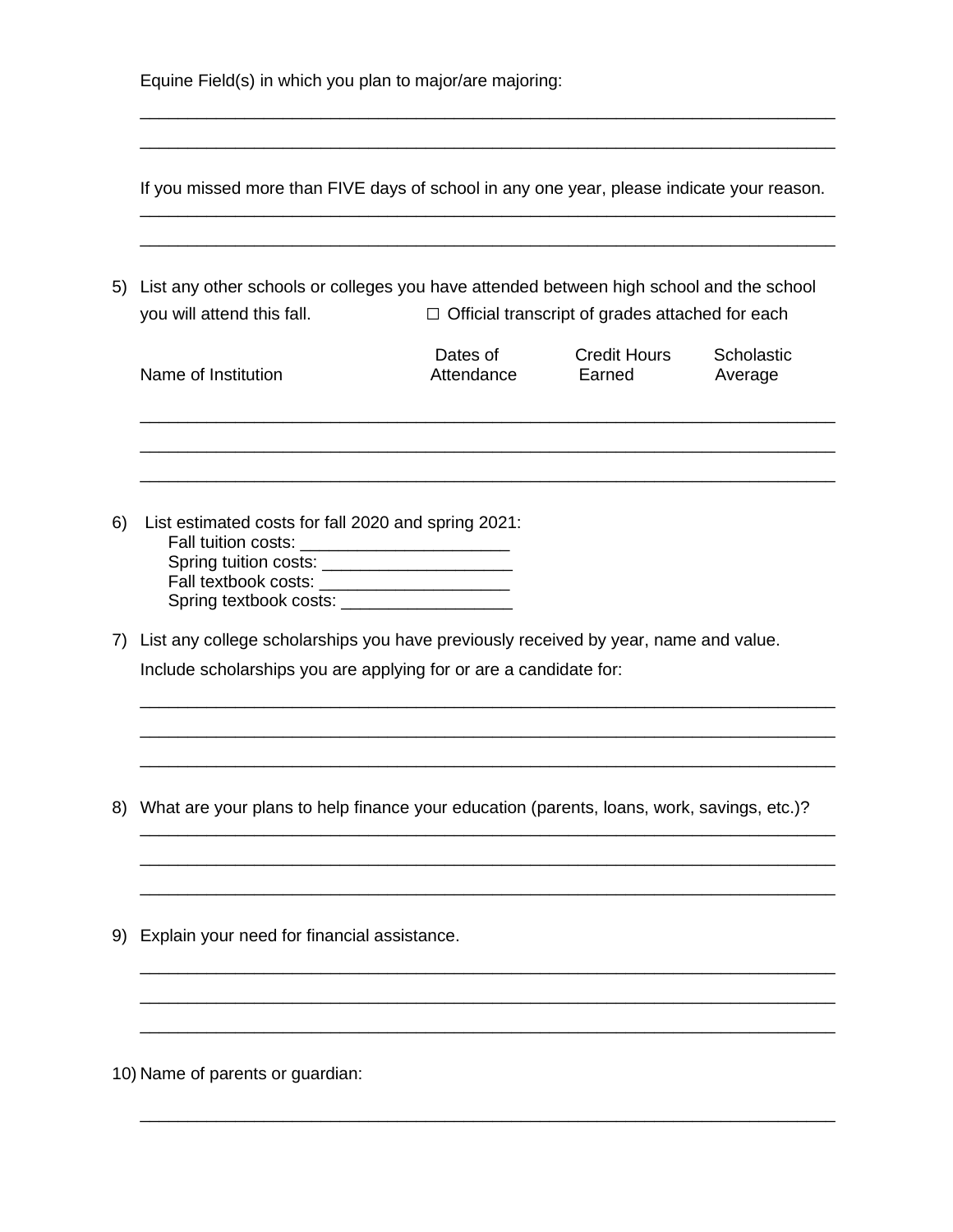Address of parents or guardian:

|                                                | Number of other children in family: _____ Number of others attending college in fall: ______ |
|------------------------------------------------|----------------------------------------------------------------------------------------------|
| Annual family income: ________________________ |                                                                                              |
| Additional related information:                |                                                                                              |
|                                                |                                                                                              |
|                                                |                                                                                              |
|                                                |                                                                                              |

\_\_\_\_\_\_\_\_\_\_\_\_\_\_\_\_\_\_\_\_\_\_\_\_\_\_\_\_\_\_\_\_\_\_\_\_\_\_\_\_\_\_\_\_\_\_\_\_\_\_\_\_\_\_\_\_\_\_\_\_\_\_\_\_\_\_\_\_\_\_\_\_\_

11) Describe your equine-related activities.

12) Record of leadership experience (kinds of activities, offices held, special activities, etc.). May include non-equine related activities.

13) Statement indicating reasons for your decisions to study in the equine related field which you have chosen. What do you plan on doing upon graduation?

14) How do you perceive the future of the horse industry? How can you help?